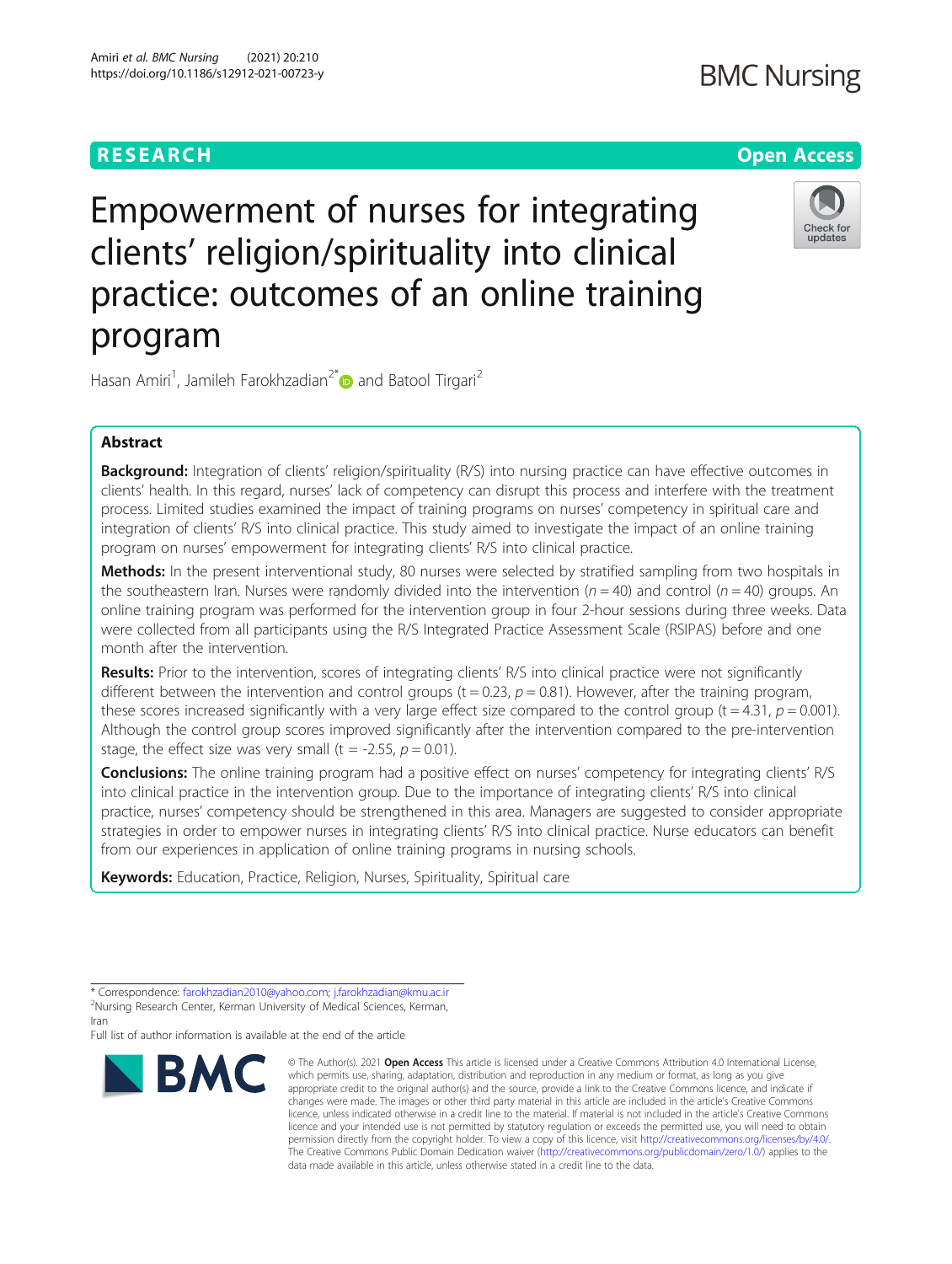# Background

Religion/ spirituality  $(R/S)$ , as a key component for understanding human development and behavior, has long been an integral part of human existence [\[1](#page-8-0), [2\]](#page-8-0). Religion is considered as a set of shared beliefs and practices among members of a community to worship God. Spirituality is determined as an individual's search to reach answers about ultimate goal in life, its meaning, and relationship to the sacred or transcendent. This process can be considered as the causative factor of religious rituals in forming a community [[3,](#page-8-0) [4\]](#page-8-0). Religion and spirituality share concepts such as feelings, thoughts, experiences, and behaviors in searching for the sacred. Although religion and spirituality differ conceptually, they are applied interchangeably since they are often interconnected in practice [\[5\]](#page-8-0).

Since holistic nursing targets the physical, mental, social, and spiritual needs of the people's lives, religion and spirituality should be highly considered by nurses to provide holistic care [\[5](#page-8-0), [6\]](#page-8-0). Clients prefer that healthcare providers be aware of their R/S beliefs, involve these beliefs in their course of treatment, and talk about the impact of R/S beliefs on the healing process [\[7](#page-8-0)]. Evidence-based practice (EBP), as one of the most widespread approaches to the decisionmaking process in nursing, integrates the best clinical research evidences and nurses' expertise into patients' preferences and values (such as R/S). Therefore, integration of clients' R/S into the clinical practice by nurses shows their efforts to implement EBP [\[7](#page-8-0), [8](#page-8-0)].

Studies show that integration of clients' R/S into clinical practice and provision of spiritual care by healthcare providers can improve physical and mental health outcomes for clients. For example, such integrations can increase patients' spiritual well-being, quality of life [\[9](#page-8-0)], hope [[10\]](#page-8-0), but reduce stress, anxiety, depression  $[11–13]$  $[11–13]$  $[11–13]$  $[11–13]$ , and sense of loneliness  $[14]$  $[14]$ . Although nurses are aware of the importance of patients' R/S as an important part of holistic and patient-centered care, they frequently ignore R/S needs and mostly focus on patients' physical care [\[15](#page-8-0), [16\]](#page-8-0). Studies in different countries [\[7](#page-8-0), [8,](#page-8-0) [17](#page-8-0), [18\]](#page-8-0) and Iran [[15,](#page-8-0) [16](#page-8-0), [19,](#page-8-0) [20](#page-8-0)] show that nurses ignore integration of the clients' R/S into clinical practice for various reasons, including non-competence, lack of time, underestimation of R/S, and inadequate training in this regard. These studies also indicate the need for further studies on the empowerment of nurses to provide R/S care. Despite the emphasis of studies, researchers believe that limited efforts have been made to design continuing education programs to empower nurses in integrating clients' R/S into clinical practice. However, more evidence-based interventions are needed in different cultures and settings. Ethical

codes and accreditation standards have also addressed training nurses to integrate clients' R/S into their practices ethically and effectively [[7,](#page-8-0) [8,](#page-8-0) [21](#page-8-0)].

Several studies implemented training programs to improve competency in the provision of spiritual care among nurses and nursing students, reporting that the participants' spiritual care competency increased after the educational programs. As they concluded, further educational programs are required for healthcare providers in order to provide R/S services to clients [\[15](#page-8-0), [22](#page-8-0)–[25\]](#page-8-0). Another study demonstrated that curricular developments should focus on R/S diversity in various countries. Nursing education should prepare nurses to address the positive role of R/S effectively in the wellbeing of indigenous people throughout the world. Since many countries are affected by the unprecedented rise in international migration, cultural competencies are required to effectively address R/S needs of diverse newcomers [[2\]](#page-8-0).

Given that in a multicultural context, such as Iran, R/S is an integral part of the cultural identity, nurses should benefit from paying attention to R/S to develop their competency for integrating clients' R/S into clinical practices. Furthermore, studies are limited over the effectiveness of continuing education and training programs in increasing competency and empowering nurses for integration of clients' R/S into clinical practice. As a result, further rigorous interventional studies are needed to develop continuing training programs for integrating clients' R/S into clinical practice and evaluating outcomes of these programs in different contexts and cultures. Therefore, this study aimed to evaluate the effectiveness of an online training program in empowering nurses for integrating clients' R/S into clinical practice.

#### Methods

#### Study design and settings

The present educational intervention was conducted to empower nurses in order to integrate clients' R/S into clinical practice. The study was conducted using a pretest-posttest design using the intervention and control groups. The study setting included Sina and Imam Ali hospitals, as two state-funded hospitals in Zarand City, Kerman Province, in the southeast of Iran.

#### Sampling procedure

The study population included all nurses  $(N = 300)$ working in the two above-mentioned hospitals. The sample size was calculated according to a pervious study and the sample size formula. In this regard, the required sample size was calculated as 40 participants in each study group (a total of 80 participants) by taking into account  $α = 0.05$ , test power of 80%, and a moderate effect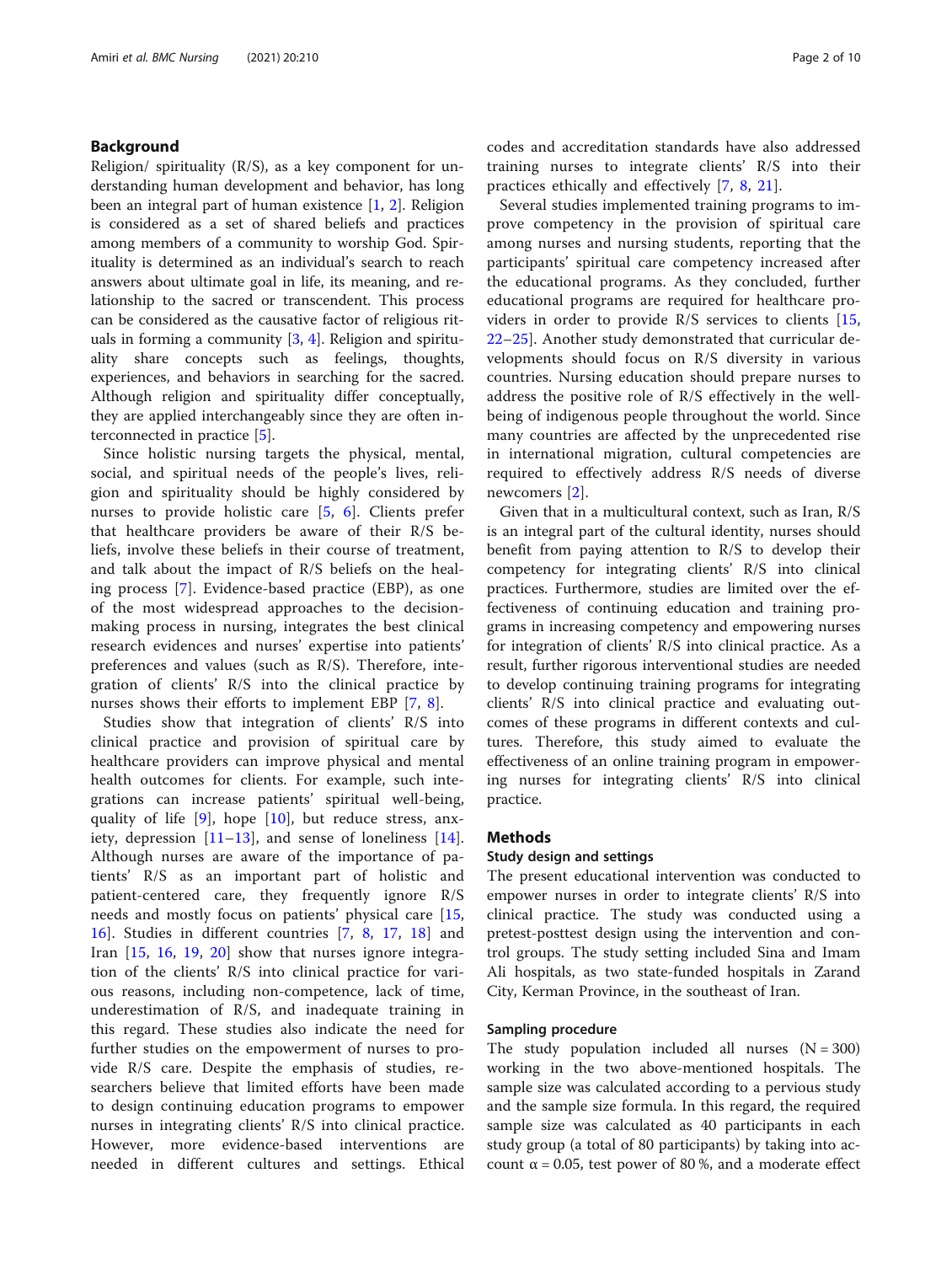size (Cohen  $d = 0.5$ ). The study participants were selected using stratified random sampling method, so that equal numbers of nurses were employed from each hospital based on the lists of nurses working in the studied hospitals. Given the almost equal number of nurses working in the two hospitals, 40 nurses were selected from each hospital via the random number Table (20 nurses for the intervention and 20 nurses for the control groups). As a result, 80 nurses were assigned into the intervention  $(n = 40)$  and control  $(n = 40)$  groups. Based on the inclusion criteria, nurses with bachelor or master's degree, and with at least six months of work experience were included in the study. The exclusion criteria were lack of attendance in the training program for more than one session and exposure to major stressors such as death of a family member or friend, divorce, etc. In the present study, none of the nurses was excluded based on the inclusion criteria.

#### **Measurement**

To collect the study data, two instruments were applied. The participants' demographic information was gathered through a questionnaire consisting of 11 items (Table [2\)](#page-5-0).

The Religious/Spiritually Integrated Practice Assessment Scale (RSIPAS) was administered to measure the practitioners' competence and overall orientation in integrating clients' R/S into practice [[8,](#page-8-0) [26\]](#page-8-0). The RSIPAS includes four subscales and 40 items: (a) self-efficacy in integrating clients' R/S into practice (13 items), (b) attitudes towards integrating clients' R/S into practice (12 items), (c) perceived feasibility to engage in R/S integrated practice (6 items), and (d) behaviors associated with integrating clients' R/S into practice (9 items). The participants were required to answer the RSIPAS items on a 5point Likert scale using the "strongly disagree, disagree, neutral, agree, and strongly agree" options (in the first three subscales) and "never, rarely, sometimes, often, and very often" options for the behaviors subscale. Three items included negatively worded stems (item 12 in attitude subscale as well as items 3 and 4 in feasibility subscale). These items were reversely scored in inferential analyses. Possible attainable scores can range from 40 to 200, so that higher scores indicate higher levels of competence in integrating clients' R/S into practice. The RSIPAS content validity was confirmed according to the opinions of experts. Its criterion, construct, discriminant, and factor analysis validity were also investigated and determined. Moreover, reliability of RSIPAS was confirmed with an overall Cronbach's alpha of 0.95. Internal consistency of self-efficacy ( $\alpha$  = 0.91), attitudes ( $\alpha$  = 0.88), behaviors ( $\alpha = 0.87$ ) perceived feasibility ( $\alpha = 0.88$ ) subscales were corroborated [[8](#page-8-0)].

In order to use RSIPAS, official permissions were received from the original designers through Email. To

customize this scale for Iranian culture, the original RSIPAS was translated precisely into Persian (forward translation). The backward translation of the Persian version was performed by a proficient English translator. Later, the translated version was compared with the original version and its content validity was corroborated by 10 nursing faculty members. The overall reliability of the Persian version of RSIPAS was confirmed by Cronbach's alpha of 0.91. The Cronbach's alpha values calculated for self-efficacy, attitudes, and behaviors subscales related to integrating clients' R/S into practice as well as perceived feasibility to engage in R/S integrated practice were 0.89, 0.81, 0.76, and 0.91, respectively.

#### Data collection

Followed by receiving the Code of Ethics and the necessary permissions from the hospital authorities, data were collected using an anonymous, self-reported, and electronic questionnaire from November to February 2021. To this end, WhatsApp groups were created for the intervention and control groups by the first researcher. Nurses who enrolled in the study were asked to sign the informed consent forms containing the study purpose and process two weeks prior to the training program. The participants were also ensured that their participation in study was completely voluntary and their decision to continue or decline the study process would not cause negative impacts on their occupational status. Furthermore, confidentiality of their information was warranted. At the pre-test and post-test (one month after the intervention), the questionnaire's link was sent to WhatsApp groups and the participants were instructed on completing the questionnaires. Initially, the online survey provided the respondents with the study purpose and definitions of religion and spirituality. To obtain the highest response rate, appropriate time was allocated on data collection and a deadline was set to submit the completed questionnaires for the participants. Moreover, participants were provided with detailed information about the training program and ensured to receive a valid education certificate upon completing the educational course. The first researcher set the time of educational sessions with the participants in the intervention group and sent them reminders (in WhatsApp and SMS) to participate in the sessions at the scheduled times.

#### Description of the training program

The curriculum content was designed and developed based on the related literature over competencies to effectively integrate clients' R/S into nursing practice [\[3](#page-8-0), [7](#page-8-0), [8,](#page-8-0) [15](#page-8-0), [25](#page-8-0), [27](#page-8-0)–[30\]](#page-8-0). The intervention aimed to improve burses' confidence and competence in the face of R/S issues in their clinical practices. The training program was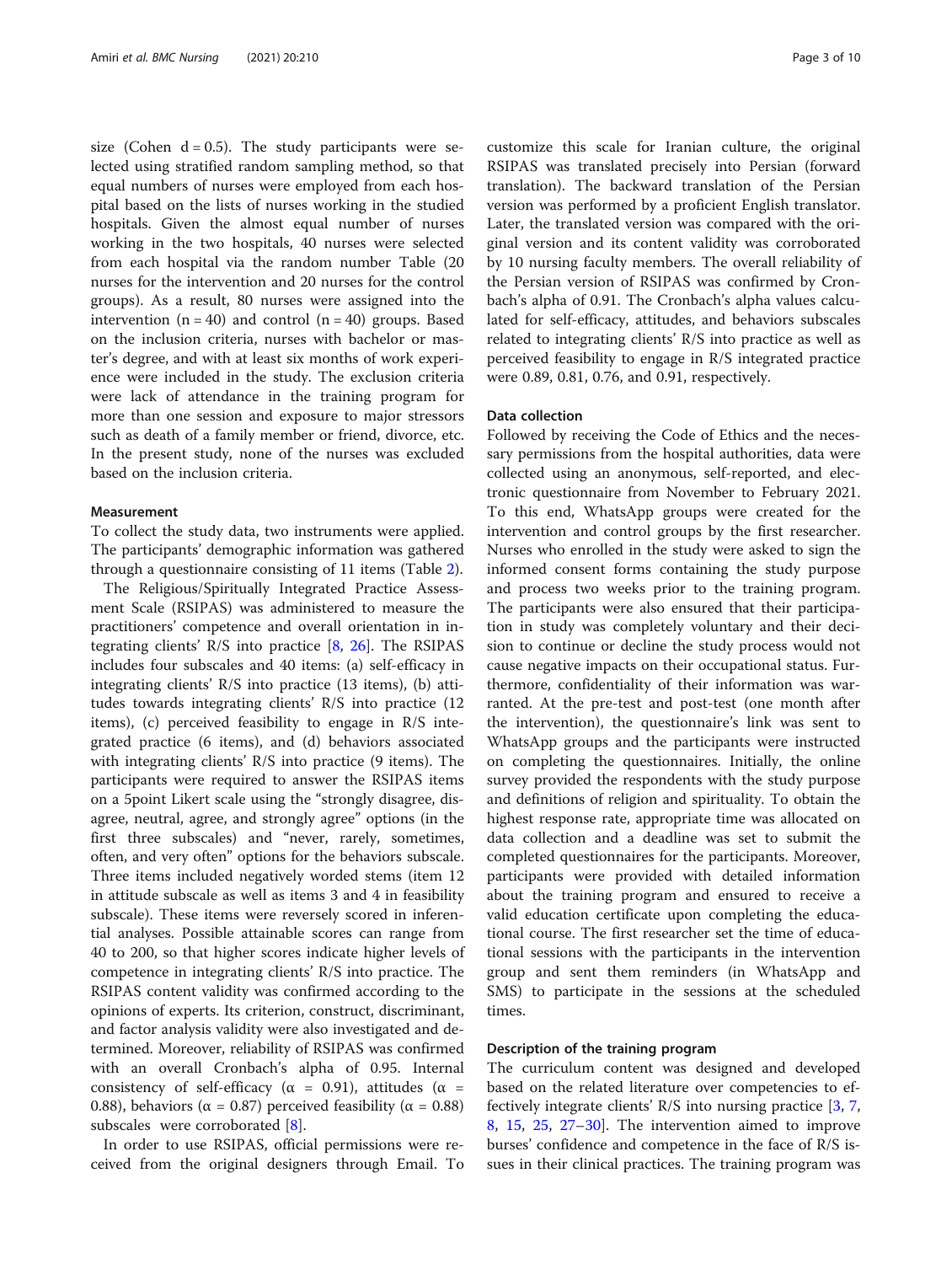presented online to increase the nurses' participation, accessibility, convenience, and health safety during the COVID-19 outbreak. The program was free of charge and eligible nurses received an education certificate upon completion of the course. The online training program was delivered through Sky Room platform in eight hours (4 sessions of 2 h) within three weeks, through the basic competency contents were covered comprehensively. The program directors (JF and BT) presented the contents via lecture, demonstration, question and answer, PowerPoint presentations, hands-on exercise, group discussion, video film, case report, and scenario. Moreover, members of the intervention group had offline access to the program materials and were provided with the recorded videos and audio files of the course through the cyberspace. The topics presented in the program are shown in Table [1.](#page-4-0) While intervention group was provided with educational materials, the control group did not receive such educational contents.

#### Statistical analysis

To analyze the data, SPSS 21 (SPSS Inc., Chicago, Ill., USA) was used. Descriptive statistics (frequency, percentage, mean, and standard deviation) were applied to describe the background characteristics of nurses. Chisquare and Fisher's exact tests were also run to compare similarity of the intervention and control groups in terms of background variables. According to the normality test (the Kolmogorov-Smirnov), independent samples t-test was used to compare the scores of RSIPAS between the two groups at the pre- and post-intervention stages. Paired t-test was also administered to compare the RSIPAS scores in each group at pre- and postintervention stages. Analysis of covariance was applied to control the impact of pretest on the scores of RSIP AS. The significance level was set at  $P < 0.05$ .

# Results

#### Baseline background information of the participants

All participants completed the training program and questionnaire (response rate = 100 %). The results showed that most of the participants in the intervention and control groups were married (100 %), female (87.5, 97.5 %), 30–40 years (55.0, 72.5 %), and had bachelor's degree (100, 92.5 %) with a work experience of 10–20 years (45.0, 52.5 %). In addition, they mostly were nurses (97.50, 92.50 %) working in the general wards (65.0, 55.0 %). Most of the participants were moderately religious (82.5, 70.0 %), were moderately spiritual (67.5, 65.0 %), did not receive prior training in R/S (85.0, 95.0 %), and did not use a specialist in providing R/S care (97.5, 95.5 %). The two study groups were homogenous in terms of their background information (Table [2\)](#page-5-0). At the baseline, the intervention and control groups indicated no statistically significant differences in their total scores of integrating clients' R/S into clinical practice and across the subscales of the RSIPAS. Independent samples t-test indicated homogeneity of the participants in the two study groups at the baseline (Table [3\)](#page-6-0).

#### **Outcomes**

Table [3](#page-6-0) shows the level of integrating clients' R/S into clinical practice and its subscales between the two study groups before and after the intervention. At the beginning of the study, the mean scores of integrating clients' R/S into clinical practice in the intervention and control groups were  $121.65 \pm 15.11$  and  $120.79 \pm 21.82$ , respectively, showing no significant difference between the two groups ( $t = 0.23$ ,  $p = 0.81$ ). The mean scores of integrating clients' R/S into clinical practice in the intervention and control groups were  $138.74 \pm 10.88$  and  $125.12 \pm 10.88$ 16.42, respectively after the intervention, showing a significant difference between the two groups  $(t = 4.31,$  $p = 0.001$ ).

Based on the results of paired-  $t$  test, the scores of integrating clients' R/S into clinical practice increased 4.33 and 17.20 points in the control and intervention groups one month after the intervention, respectively. However, magnitude of the difference had a small effect size in the control group (Cohen  $d = 0.22$ ), but a statistically significant difference was observed in scores of the intervention group with a very large effect size (Cohen  $d = 1.30$ ).

The covariance analysis test was run to control and investigate the effects of pretest on nurses' scores of integrating clients' R/S into clinical practice. The results showed a statistically significant difference between the control and intervention groups in the total post-test scores of integrating clients' R/S into clinical practice (Table [4\)](#page-7-0). These results are also consistent with the results of Table [3](#page-6-0)

#### **Discussion**

The present study evaluated the effectiveness of an online training program in empowering nurses for integrating clients' R/S in clinical practice. The findings indicated that the training program increased selfperceived competency of the intervention group in integrating clients' R/S in clinical practice significantly and with a very large effect size. Similar to the present study, several studies reported positive effects of the training programs on spiritual care competencies and integration of clients' R/S into clinical practice in healthcare providers, including nurses and nursing students [[22](#page-8-0), [23](#page-8-0), [31](#page-8-0)–[33](#page-9-0)]. Pearce et al. (2019) conducted an interventional online study that increased spiritual competencies and integration of clients' R/S into practice among mental healthcare providers. In addition, the participants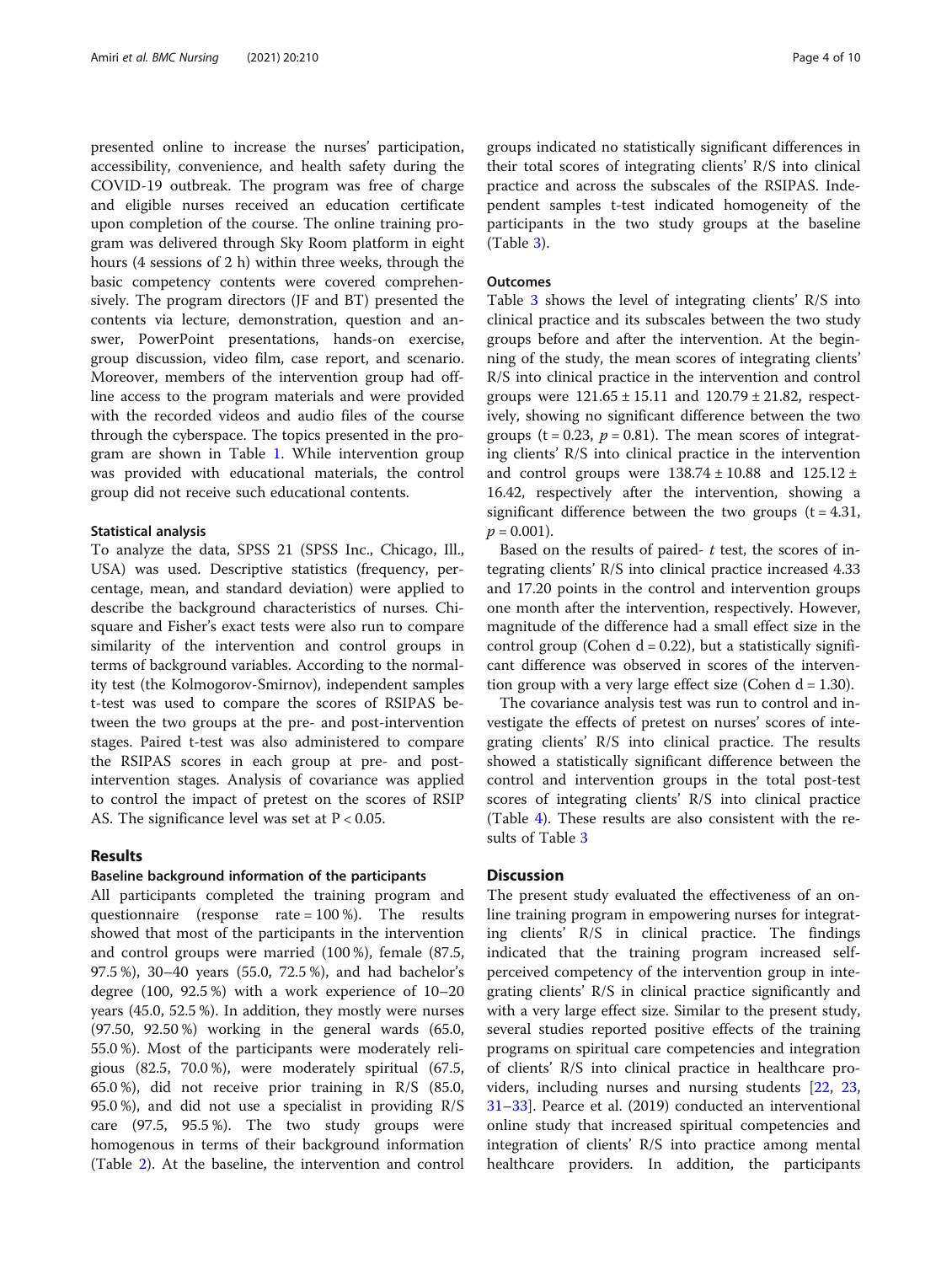<span id="page-4-0"></span>Table 1 Educational contents related to integrating clients' R/S into clinical practice (intervention group)

|                           | <b>Table I</b> Equeditional Contents related to integrating clients by sinto clinical practice (intervention group)                                                                                                                                                                                                                                                                                                                                                                                                                                                                                                                                                                                                                                                                                                                                                                                                                                                                                                                                                                                                                                                                                                                                                                                                                                                                                                                                                                                                                                                                                                                                                                                                                |
|---------------------------|------------------------------------------------------------------------------------------------------------------------------------------------------------------------------------------------------------------------------------------------------------------------------------------------------------------------------------------------------------------------------------------------------------------------------------------------------------------------------------------------------------------------------------------------------------------------------------------------------------------------------------------------------------------------------------------------------------------------------------------------------------------------------------------------------------------------------------------------------------------------------------------------------------------------------------------------------------------------------------------------------------------------------------------------------------------------------------------------------------------------------------------------------------------------------------------------------------------------------------------------------------------------------------------------------------------------------------------------------------------------------------------------------------------------------------------------------------------------------------------------------------------------------------------------------------------------------------------------------------------------------------------------------------------------------------------------------------------------------------|
| Session<br>$\mathbf{1}$   | - Introduction and explanation of the goals and expectations related to the program<br>- The concept of holism, holistic care, and its importance in nursing<br>- R/S concepts; differences and similarities<br>- The importance of integrating client's R/S in to clinical nursing practice; its outcomes for clients and healthcare providers<br>- How do nurses' spiritual beliefs affect their life style, response to disease, and healthcare & treatment choices<br>- Some discussions about finding life meaning and goal in the face of suffering, disease, and death in addition to concepts such as trust<br>and honesty<br>- Definition of spiritual care, history and condition of spiritual care in Iran and the world<br>- Exercise: Nurses were asked to provide scenarios regarding their clinical experiences for the next session.                                                                                                                                                                                                                                                                                                                                                                                                                                                                                                                                                                                                                                                                                                                                                                                                                                                                               |
| Session<br>$\overline{2}$ | - Self-consciousness and self-evaluation, identification of limitations and evaluation of the nurses' skills with regard to integrating client's R<br>S into nursing practice<br>- Evaluation and integration of the client's R/S into the nursing practices<br>- Identification of the current empirically supported methods for integrating clients' RS in practice. Such methods include standardized<br>assessment tools, manualized interventions, empirically supported practical behaviors related to client's characteristics and preferences<br>-Evaluation of the client's R/S needs and implementation of strategies for receiving a spiritual history from the clients<br>- Considering the patient's spiritual needs and respect for the client's R/S beliefs<br>- Evaluation of the client's reactions to feelings of loneliness, weakness, disease, and death<br>- Collection of information about the clients' spiritual and religious beliefs<br>-Introduction of some appropriate questions to ask if you wanted to learn more about a client's spiritual and religious beliefs/values<br>- Distinction between helpful and harmful types of spirituality<br>- Provision of a model to evaluate the patients' R/S and provision of some strategies to collect information about the clients' R/S history<br>- Recognition of positive and negative mechanisms and strategies of the clients regarding R/S<br>- Recognition of the spiritual sources of clients and hospitals<br>- Examples of questions to evaluate clients' R/S<br>- Exercise: discussion about the scenarios, R/S evaluation in the scenarios suggested by nurses, application of the questionnaires and the<br>model suggested by instructors |
| Session<br>3              | - Recognition of R/S problems of the clients (nursing diagnosis) such as spiritual distress<br>- Spiritual distress indicators and verbal statements of the clients with regard to spiritual distress<br>- Use of verbal/non-verbal skills related to the clients' culture<br>- Communication skills with respect to spiritual care within the context of<br>patients' relationship with nurses and the multidisciplinary team (spiritual assessment and spiritual support)<br>-Transfer of bad news and terminal patients and their spirituality: related points to be considered"<br>- Recognition of R/S conflicts, personal needs of patients in relation to R/S<br>- Planning for implementation of R/S care<br>- Recognition of positive and negative R/S coping strategies<br>- Interventions to reduce spiritual distress, decrease R/S problems, and promote spiritual growth of the client<br>- Provision of R/S sources and advisors for the client and support of his/her R/S rituals<br>- Introduction of concepts such as forgiveness, thankfulness, mindfulness, presence, hope, meaning, connection to transcendent power,<br>spiritual change, and ultimate reality<br>- Skills necessary for the nurse to provide R/S interventions<br>- Introduction and review of two clinical guides localized for spiritual care in Iran<br>- Exercise: determining problems in spiritual diagnoses and scenarios as well as designing interventions for such problems                                                                                                                                                                                                                                                       |
| Session<br>$\overline{4}$ | - Evaluation of the outcomes of R/S care for the clients<br>- Application of the evaluation methods for the R/S interventions<br>- Documentation of the nursing process in spiritual care and integration of the client's R/S into nursing practice<br>- Limitations and barriers of the R/S care<br>- Reflection on the personal experiences related to aspects of spiritual care in nursing<br>practice<br>- Planning for client's discharge<br>- Summary and conclusion of the program<br>Evercica: rayiou of the conories designed in provious sessions, pursing process and ovaluation of the B/S care                                                                                                                                                                                                                                                                                                                                                                                                                                                                                                                                                                                                                                                                                                                                                                                                                                                                                                                                                                                                                                                                                                                        |

se: review of the scenarios designed in previous sessions, nursing process, and evaluation of the R/S care.

believed that their perceived barriers to integrating client's R/S into practice reduced after the intervention. The study also collected information about the participants' satisfaction with the content and format of the program via qualitative methods. According to the findings, participants were highly satisfied with the content and format of the online training program. These results suggest that a new and concisely organized online training program can meet the clinical needs and professional requirements for spiritual competencies considering the lack of continuing education in this cross-cultural area.

This study suggests future researchers to examine how to integrate this program and similar programs into complementary studies to empower healthcare providers in terms of religious/spiritual competence and its impact on the clinical care [[34\]](#page-9-0).

Yilmaz and Gurler (2014) investigated the impact of spiritual integration into undergraduate nursing programs in Turkey. As they concluded, little attention has been paid to spirituality before the intervention, but R/S integration into the undergraduate nursing curriculum increased their spiritual competencies of the nursing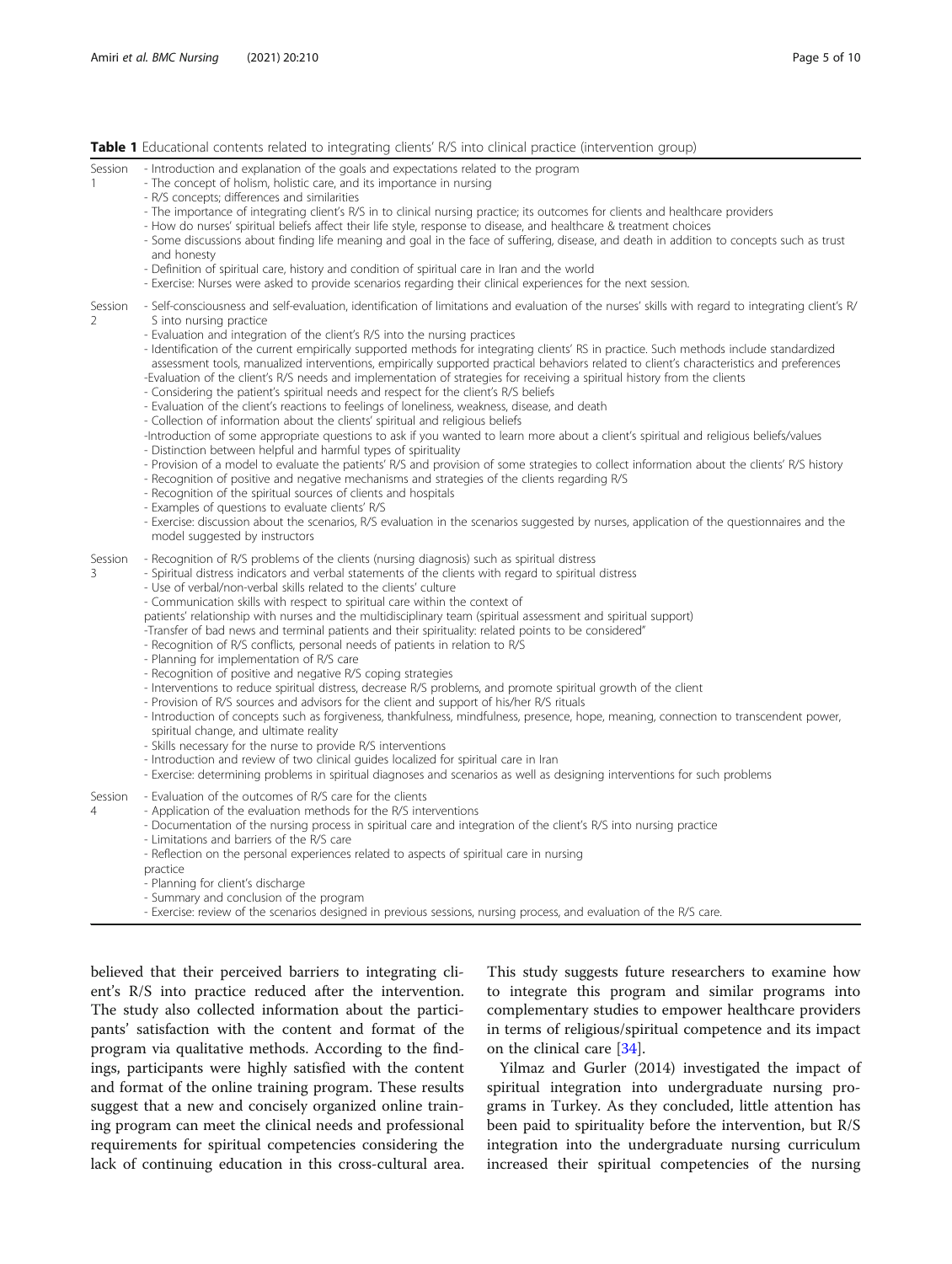<span id="page-5-0"></span>

| Table 2 Comparison of the background information between the two groups |  |  |  |  |  |
|-------------------------------------------------------------------------|--|--|--|--|--|
|-------------------------------------------------------------------------|--|--|--|--|--|

| Groups                           |                                                                                              |                |       |                | Intervention Control | Statistic P-value         |              |
|----------------------------------|----------------------------------------------------------------------------------------------|----------------|-------|----------------|----------------------|---------------------------|--------------|
| <b>Variables</b><br>n            |                                                                                              |                | $\%$  | n              | $\frac{9}{6}$        | test                      |              |
| Age groups                       | $<$ 30                                                                                       | 3              | 7.5   | $\overline{2}$ | 5.0                  | 2.66 <sup>a</sup>         | 0.26         |
|                                  | $30 - 40$                                                                                    | 22             | 55.0  | 29             | 72.5                 |                           |              |
|                                  | >40                                                                                          | 15             | 37.5  | 9              | 22.5                 |                           |              |
| Gender                           | Male                                                                                         | 5              | 12.5  | 1              | 2.5                  | 2.88 <sup>b</sup>         | 0.09         |
|                                  | Female                                                                                       | 35             | 87.5  | 39             | 97.5                 |                           |              |
| Level of education               | Bachelor                                                                                     | 40             | 100.0 | 37             |                      | 92.5 $3.11^b$             | 0.08         |
|                                  | Master                                                                                       | $\mathbf{0}$   | 0     | 3              | 7.5                  |                           |              |
| Work position                    | Nurse                                                                                        | 39             | 97.5  | 37             |                      | 92.5 2.05 <sup>b</sup>    | 0.36         |
|                                  | Head nurse and supervisors                                                                   | $\mathbf{1}$   | 2.5   | 3              | 7.5                  |                           |              |
| Work experience (years)          | 10                                                                                           | 18             | 45.0  | 13             |                      | $32.5$ $1.43^a$           | 0.49         |
|                                  | $10 - 20$                                                                                    | 18             | 45.0  | 21             | 52.5                 |                           |              |
|                                  | > 20                                                                                         | $\overline{4}$ | 10.0  | 6              | 15.0                 |                           |              |
| Type of ward                     | Emergency                                                                                    | 10             | 25.0  | .5             |                      | $12.5$ 13.63 <sup>a</sup> | 1.14         |
|                                  | Critical (CCU,<br>ICU, NICU,<br>Dialysis)                                                    | $\overline{4}$ | 10.0  | 11             | 27.5                 |                           |              |
|                                  | Internal medicine, Palliative care, Nerves, Obstetrics and Gynecology,<br>pediatric, Surgery | 26             | 65.0  |                | 22 55.0              |                           |              |
|                                  | Supervisory                                                                                  | $\circ$        | 0     | $\overline{2}$ | 5                    |                           |              |
| Degree of religiosity            | Very Religious                                                                               | 3              | 7.5   | 5              |                      | $12.5$ 2.05 <sup>b</sup>  | 0.56         |
|                                  | Moderately religious                                                                         | 33             | 82.5  | 28             | 70.0                 |                           |              |
|                                  | Slightly religious                                                                           | 3              | 7.5   | $\overline{4}$ | 10.0                 |                           |              |
|                                  | Not religious                                                                                | $\mathbf{1}$   | 2.5   | 3              | 7.5                  |                           |              |
| Degree of spirituality           | Very spiritual                                                                               | 6              | 15.0  | 6              | 15.0                 | 0.09 <sup>a</sup>         | 0.95         |
|                                  | Moderately spiritual                                                                         | 27             | 67.5  | 26             | 65.0                 |                           |              |
|                                  | Slightly spiritual                                                                           | $\overline{7}$ | 17.5  | 8              | 20                   |                           |              |
|                                  | Not spiritual                                                                                | $\mathbf{0}$   | 0     | $\mathbf 0$    | $\mathbf 0$          |                           |              |
| Attendance at prior training in  | Yes                                                                                          | 6              | 15.0  | 2              | 5.0                  | 2.22 <sup>b</sup>         | 0.14         |
| R/S                              | <b>No</b>                                                                                    | 34             | 85.0  | 38             | 95.0                 |                           |              |
| Use of a specialist in providing | Yes                                                                                          | $\mathbf{1}$   | 2.50  | $\mathbf{1}$   | 2.5                  | 0.0001 <sup>b</sup>       | $\mathbf{1}$ |
| R/S care                         | <b>No</b>                                                                                    | 39             | 97.5  | 39             | 95.5                 |                           |              |

<sup>a</sup> Chi-square test

**b** Fisher's exact test

students after the intervention. Therefore, they recommended inclusion of the spirituality courses into the nursing education [\[24](#page-8-0)]. Paal et al. (2015) conducted a systematic review over 46 articles to examine the outcomes of spiritual care training courses among healthcare providers. They categorized the study outcomes into three categories, including (1) recognition of spirituality at the individual level; (2) successful integration of spirituality into clinical practice; (3) positive changes in communication with patient and spirituality integration into communicating with patients. This study emphasized that spiritual care training was one of the ways to integrate R/S into holistic patient care among the healthcare professionals. Spiritual care education can also challenge the spirituality gap in the healthcare system. Personal values, emotions, as well as physical and spiritual distress are among the most common barriers, perceived by healthcare professionals to integrate spirituality into practice. In addition to individual stressors, organizational factors such as lack of time and high workload, intra-team problems such as mistrust, and different value systems were reported as barriers to integrating R/S into clinical practice. Our findings also emphasized that application of skills such as increasing the sensitivity of healthcare providers to their spirituality, clarifying the role of spirituality in healthcare, and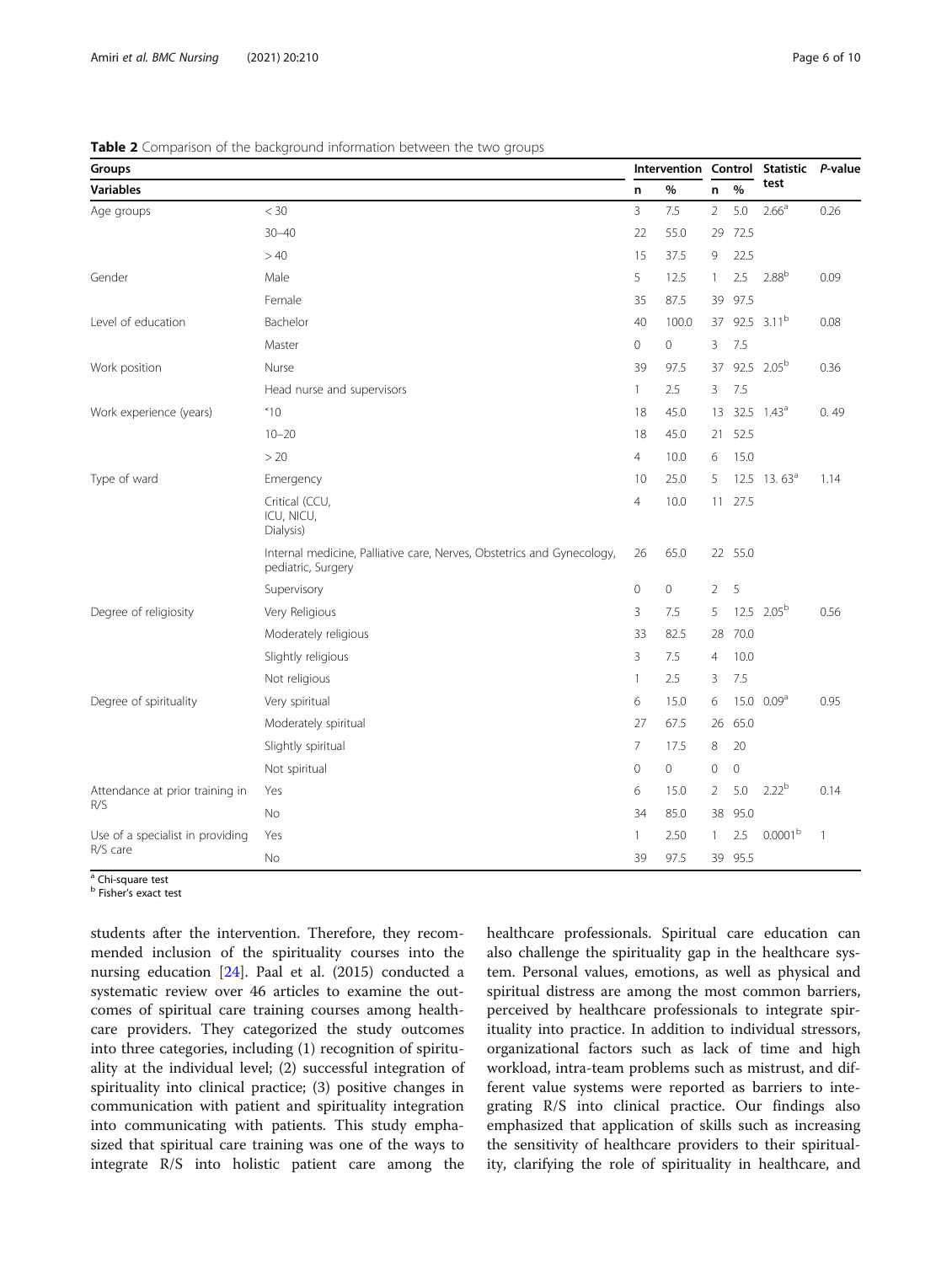| <b>Variables</b> | <b>Time</b>            | Before the<br>Intervention | After the<br>Intervention | Within group<br>differences | ES <sup>*</sup> (Cohen<br>d) | t-test  | Paired P- value |
|------------------|------------------------|----------------------------|---------------------------|-----------------------------|------------------------------|---------|-----------------|
|                  | Groups                 | $M \pm SD$                 | $M \pm SD$                |                             |                              |         |                 |
| Self-efficacy    | Intervention           | $39.46 \pm 6.27$           | $45.23 \pm 4.71$          | 5.76                        | 1.04                         | $-4.60$ | 0.001           |
|                  | Control                | $40.82 \pm 8.74$           | $41.97 \pm 6.08$          | 1.15                        | 0.15                         | $-1.61$ | 0.11            |
|                  | Independent t-<br>test | $-0.54$                    | 2.64                      |                             |                              |         |                 |
|                  | $P$ -value             | 0.59                       | 0.01                      |                             |                              |         |                 |
|                  | $ES^*$ (Cohen d)       | 0.17                       | 0.59                      |                             |                              |         |                 |
| Attitudes        | Intervention           | $43 + 6.46$                | $44.15 \pm 3.97$          | 1.15                        | 0.21                         | $-1.23$ | 0.22            |
|                  | Control                | $41.02 \pm 7.76$           | $41.65 \pm 4.98$          | 0.62                        | 0.09                         | 0.74    | 0.46            |
|                  | Independent t-<br>test | 1.23                       | 2.47                      |                             |                              |         |                 |
|                  | $P$ -value             | 0.22                       | 0.01                      |                             |                              |         |                 |
|                  | $ES^*$ (Cohen d)       | 0.27                       | 0.55                      |                             |                              |         |                 |
| Perceived        | Intervention           | $16.30 \pm 2.68$           | $18.4 \pm 1.66$           | 2.1                         | 0.94                         | $-5.05$ | 0.001           |
| feasibility      | Control                | $15.82 \pm 2.91$           | $15.67 \pm 2.92$          | $-0.15$                     | 0.05                         | 0.37    | 0.71            |
|                  | Independent t-<br>test | 0.75                       | 5.12                      |                             |                              |         |                 |
|                  | $P$ -value             | 0.45                       | 0.001                     |                             |                              |         |                 |
|                  | $ES^*$ (Cohen d)       | 0.17                       | 1.21                      |                             |                              |         |                 |
| Behaviors        | Intervention           | $22.67 \pm 6.26$           | $30.7 \pm 4.98$           | 8.02                        | 1.41                         | $-9.29$ | 0.001           |
|                  | Control                | $23.22 \pm 7.77$           | $25.92 \pm 6.71$          | 2.70                        | 0.37                         | $-3.73$ | 0.001           |
|                  | Independent t-<br>test | 0.34                       | 3.61                      |                             |                              |         |                 |
|                  | $P$ -value             | 0.72                       | 0.001                     |                             |                              |         |                 |
|                  | $ES*$ (Cohen d)        | 0.07                       | 0.80                      |                             |                              |         |                 |
| Total of RSIPAS  | Intervention           | $121.53 \pm 15.11$         | 138.74 ± 10.88            | 17.20                       | 1.30                         | $-7.58$ | 0.001           |
|                  | Control                | $120.79 \pm 21.82$         | $125.12 \pm 16.42$        | 4.33                        | 0.22                         | $-2.55$ | 0.01            |
|                  | Independent t-<br>test | 0.23                       | 4.31                      |                             |                              |         |                 |
|                  | $P$ -value             | 0.81                       | 0.001                     |                             |                              |         |                 |
|                  | $ES^*$ (Cohen d)       | 0.03                       | 0.97                      |                             |                              |         |                 |

<span id="page-6-0"></span>

| Table 3 Comparison of the scores of integrating clients' R/S into clinical practice (RSIPAS) between the control and intervention |  |  |  |
|-----------------------------------------------------------------------------------------------------------------------------------|--|--|--|
| groups before and after the training program                                                                                      |  |  |  |

Bold p-values are significant at level of  $\leq 0.05$ 

Effect size (ES): 0-0.2 = small effect, 0.2–0.5 = moderate effect, > 0.5–0.7 = large effect, and > 0.7 = very large effect

training students can be effective in integrating clients' R/S into clinical care. Participants in training programs should evaluate their R/S beliefs by devoting sufficient time before integrating R/S into their professional practices. However, addressing patients' R/S is not possible without considering the individual beliefs and needs of healthcare providers [[35\]](#page-9-0).

At the pre-intervention stage, the scores of integrating clients' R/S into clinical practice increased significantly in the control group compared with the pre-test, but the effect size was small and insignificant. This change may be due to the effect of confounding variables such as individual beliefs, cultural factors, and unique spiritual

perspectives of the participants, which were not addressed in this study. Moreover, this study was conducted among Iranian and Muslim nurses. Given the emphasis of Islam on observance of R/S principles in the healthcare process, providing the necessary conditions for R/S practices and fulfillment of the patients' religious needs is of great importance. Therefore, the nurses' responses to RSIPAS in the pre-intervention phase might have affected their answers to the questionnaire after the intervention. A similar study reported that the mean score of spiritual care in the control group increased after integration of spirituality into nursing education programs [\[24\]](#page-8-0). However, further studies should be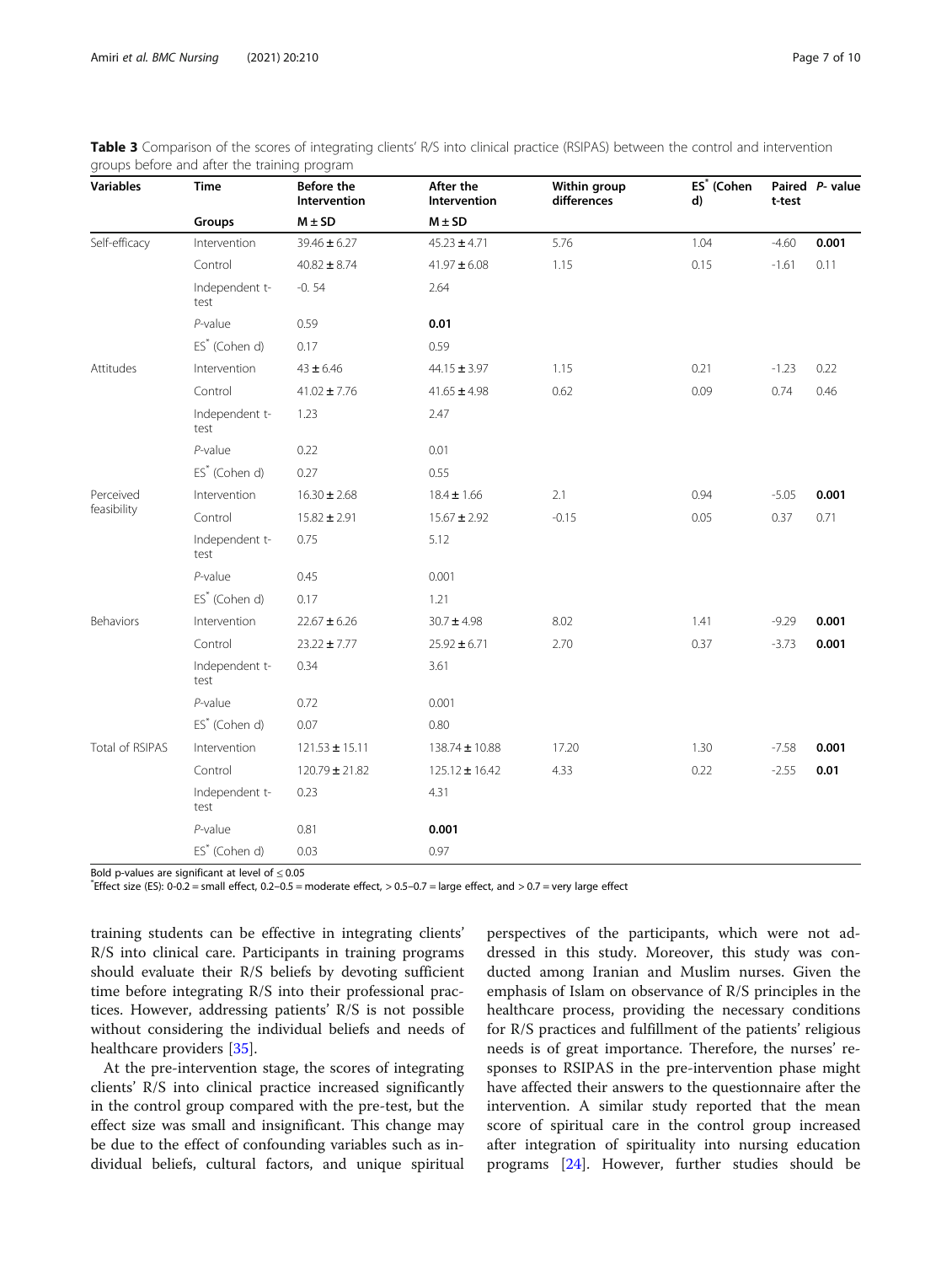|                       |           | df             | Mean square | F      | P-value |
|-----------------------|-----------|----------------|-------------|--------|---------|
| Self-efficacy         | Intercept | $\overline{2}$ | 1971.37     | 96.90  | 0.001   |
|                       | Pre-test  | 1              | 724.11      | 35.59  | 0.001   |
|                       | Group     | 1              | 280.39      | 13.78  | 0.001   |
|                       | Error     | 77             | 20.34       |        |         |
| Attitudes             | Intercept | $\overline{2}$ | 1541.27     | 121.08 | 0.001   |
|                       | Pre-test  | 1              | 606.10      | 47.61  | 0.001   |
|                       | Group     | 1              | 58.66       | 4.60   | 0.035   |
|                       | Error     | 77             | 2.72        |        |         |
| Perceived feasibility | Intercept | 2              | 235.65      | 55.56  | 0.001   |
|                       | Pre-test  | 1              | 113.78      | 26.82  | 0.001   |
|                       | Group     | 1              | 126.100     | 29.73  | 0.001   |
|                       | Error     | 77             | 4.24        |        |         |
| Behaviors             | Intercept | $\overline{2}$ | 1452.96     | 82.92  | 0.001   |
|                       | Pre-test  | 1              | 1377.99     | 78.64  | 0.001   |
|                       | Group     | 1              | 519.85      | 29.66  | 0.001   |
|                       | Error     | 77             | 17.52       |        |         |
| Total of RSIPAS       | Intercept | $\overline{2}$ | 7490.22     | 85.86  | 0.001   |
|                       | Pre-test  | 1              | 8212.98     | 94.14  | 0.001   |
|                       | Group     | 1              | 3398.14     | 38.95  | 0.001   |
|                       | Error     | 77             | 87.23       |        |         |

<span id="page-7-0"></span>Table 4 Results of covariance analysis for the control and intervention groups

Bold p-values are significant at level of  $\leq 0.05$ 

conducted on different groups of healthcare providers by controlling the confounding variables.

# Limitations and strengths

This study had some limitations that need to be observed. A self-report questionnaire was administered to measure effectiveness of an educational program in improving the nurses' competency in integrating clients' R/ S into clinical practice. Assessment of competency might have been affected by the participants' bias inherent in the self-report questionnaire. In other words, since nurses may have tended to overrate their levels of competency, the data might not reflect the actual level of nurses' competency. Future studies can use objective rather than self-reported means of evaluating competency and blended methods of competency evaluation to determine the actual level of competency among nurses in integrating clients' R/S into clinical practice. Finally, data collection was conducted one month after the intervention. Future longer follow-ups (3–6) are recommended to have more accurate results, determine the long-term impact of training, and assess the effect of educational courses on nurses' competency in integrating clients' R/ S into clinical practice.

Given the strengths of the present study, our experiences in designing this online program can be beneficial for developing future educational programs aimed at fostering spiritual care competency and integrating clients' R/S into clinical practice nurses. Moreover, Persian version of the RSIPAS, validated and translated in our study, can be applied in assessment and examination of other occupational groups such as social workers, educators', clinical instructors', and nursing students to assess their changes over time in Iranian context.

### Conclusions

Based on the findings, an online training program can empower nurses in integrating clients' R/S into clinical practice. As a consequence, nurses are professionally and ethically responsible for providing spiritual care. Nurses' higher competency levels toward integrating clients' R/S into clinical practice and spiritual care can improve their healthcare interventions to provide holistic care for their clients. Our findings also highlighted the importance of applying initiative approaches to promote nurses' competency in R/S issues. To this end, equipping nurses with spiritual care competencies and integration of clients' R/S into clinical practice should start at the undergraduate level and continue with in-service education. In this regard, nursing professors are recommended to conduct systematic spiritual care training throughout the healthcare curriculum using new educational approaches, such as virtual (online and offline) and faceto-face teaching to overcome the practical gap in clients' R/S integration. They also can benefit from our experiences in administration of the online training programs in nursing schools. Moreover, nurse mangers are suggested to plan in-service courses for training nurses in this regard. They should also provide opportunities to empower nurses for integrating clients' R/S into clinical practice by motivating, creating organizational and managerial support programs, providing adequate manpower, reducing workload, creating space for interaction and problem-solving practices, and strengthening selfefficacy. Therefore, they can act more skillfully in holistic and comprehensive care programs to make more efficient decisions in clinical settings.

#### Abbreviations

EBP: Evidence Based Practice; RSIPAS: Religious/Spiritually Integrated Practice Assessment Scale; R/S: religion/spirituality

#### Acknowledgements

The researchers appreciate all nurses who spent their time so generously to participate in this study.

#### Authors' contributions

HA, JF and BT contributed to conceiving and designing the research. The data were collected, analyzed, and interpreted by HA, JF, and BT. HA, JF, and BT contributed equally in writing and revising the manuscript and approved the final manuscript. All the authors read and approved the final manuscript.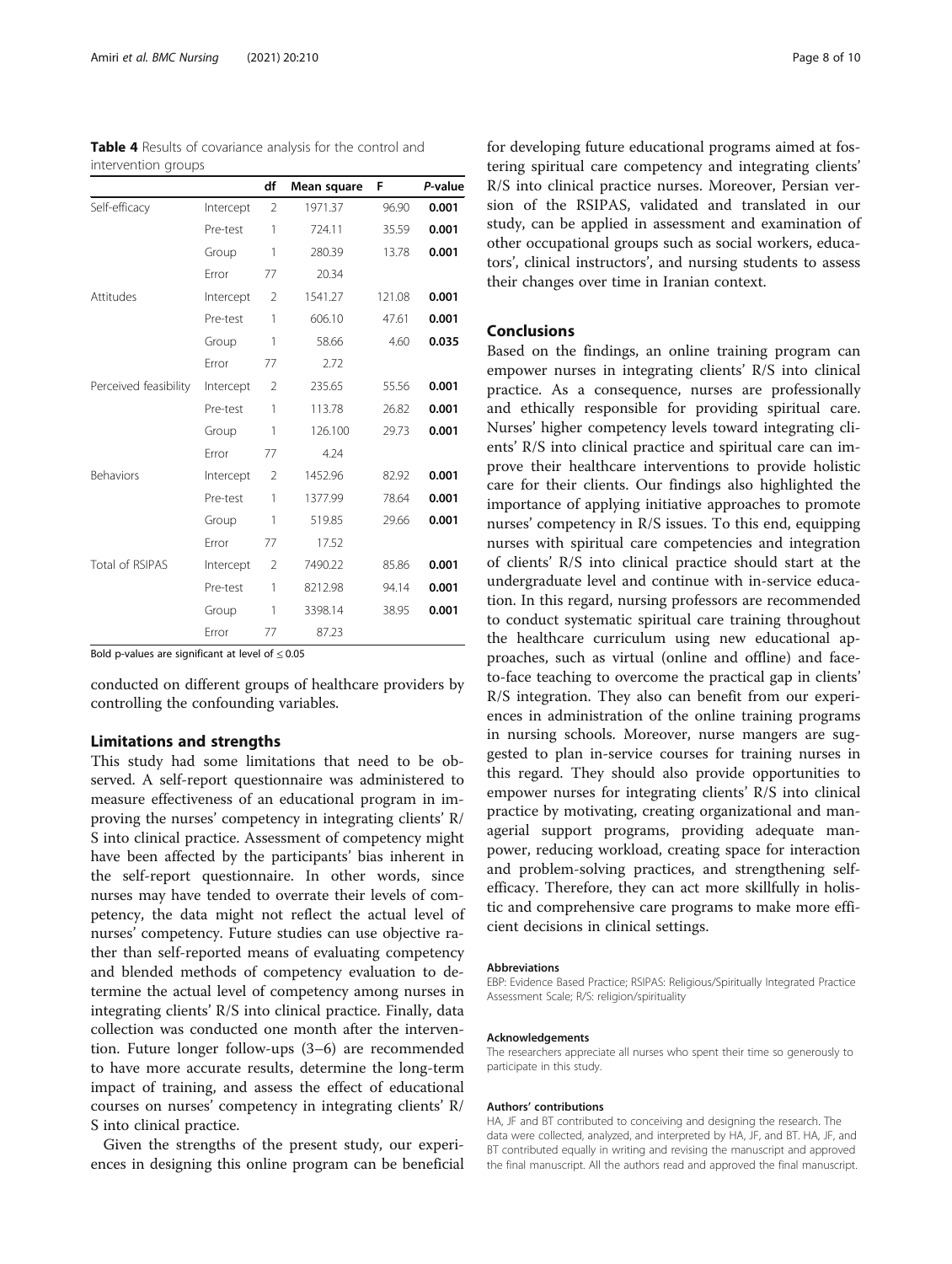#### <span id="page-8-0"></span>Funding

This research received no financial support from any funding agency in the public, commercial, or not-for-profit sectors.

#### Availability of data and materials

The data are available upon request to the corresponding author after signing appropriate documents in line with ethical applications and decision of the Ethics Committee.

### **Declarations**

#### Ethics approval and consent to participate

This paper, derived from a master's thesis in nursing (project code 99000090), was approved by the Ethics Committee, Kerman University of Medical Sciences (Ethics code of IR.KMU.REC. 1398.394). At the request of the Ethics Committee, the study was conducted in accordance with the Declaration of Helsinki and Ethics Publication on Committee (COPE) recommendations. No ethical issue occurred during the study and data collection. The researcher provided all participants with some explanations about voluntary participation in the study. The participants were also assured that the collected information was confidential and used only for the research purposes. Written informed consent forms were also received from all nurses.

#### Consent for publication

Not applicable.

#### Competing interests

The authors declare that they have no competing interests.

#### Author details

<sup>1</sup>Department of Community Health Nursing, Razi Faculty of Nursing and Midwifery, Kerman University of Medical Sciences, Kerman, Iran. <sup>2</sup>Nursing Research Center, Kerman University of Medical Sciences, Kerman, Iran.

#### Received: 17 May 2021 Accepted: 4 October 2021 Published online: 25 October 2021

#### References

- 1. Qureshi NA, Khalil AA, Alsanad SM: Spiritual and religious healing practices: some reflections from Saudi National Center for Complementary and Alternative Medicine, Riyadh. J Relig Health 2020, 59(2):845–869.
- 2. Kvarfordt CL, Sheridan MJ, Taylor O: Religion and spirituality in social work curriculum: A survey of Canadian educators. Br J Soc Work 2018, 48(5):1469– 1487.
- 3. Oxhandler HK, Parrish DE: Integrating clients' religion/spirituality in clinical practice: A comparison among social workers, psychologists, counselors, marriage and family therapists, and nurses. J Clin Psychol 2018, 74(4):680– 694.
- 4. King PE, Boyatzis CJ: Religious and spiritual development. Handbook of child psychology and developmental science 2015:1–48.
- 5. Oxhandler HK, Parrish DE, Torres LR, Achenbaum WA: The integration of clients' religion and spirituality in social work practice: A national survey. Soc Work 2015, 60(3):228–237.
- 6. Ødbehr L, Kvigne K, Hauge S, Danbolt LJ: Nurses' and care workers' experiences of spiritual needs in residents with dementia in nursing homes: a qualitative study. BMC nurs 2014, 13(1):1–9.
- 7. Oxhandler HK, Pargament KI: Social work practitioners' integration of clients' religion and spirituality in practice: A literature review. Soc work 2014, 59(3): 271–279.
- 8. Oxhandler HK, Parrish DE: The development and validation of the religious/ spiritually integrated practice assessment scale. Res Soc Work Pract 2016, 26(3):295–307.
- 9. Chen J, Lin Y, Yan J, Wu Y, Hu R: The effects of spiritual care on quality of life and spiritual well-being among patients with terminal illness: a systematic review. Palliat med 2018, 32(7):1167–1179.
- 10. Gholamhosseini M, Dehghan M, Forouzi MA, Roy C: Effectiveness of Spiritual Counseling on the Enhancement of Hope in Iranian Muslim Patients with Myocardial Infarction: A Two-Month Follow-Up. J Relig Health 2021:1–11.
- 11. Barrera TL, Zeno D, Bush AL, Barber CR, Stanley MA: Integrating religion and spirituality into treatment for late-life anxiety: Three case studies. Cogn Behav Pract 2012, 19(2):346–358.
- 12. Stanley MA, Bush AL, Camp ME, Jameson JP, Phillips LL, Barber CR, Zeno D, Lomax JW, Cully JA: Older adults' preferences for religion/spirituality in treatment for anxiety and depression. Aging Ment Health 2011, 15(3):334– 343.
- 13. Tajbakhsh F, Hosseini M, Fallahi-Khoshknab M, Rokofian A, Rahgozar M, Mary Davidson P: The effect of spiritual care on depression in patients following coronary artery bypass surgery: a randomized controlled trial. Religions 2018,  $9(5) \cdot 159$
- 14. Borii M, Tarioman A: Investigating the effect of religious intervention on mental vitality and sense of loneliness among the elderly referring to community healthcare centers. J Relig Health 2020, 59(1):163–172.
- 15. Bar-Sela G, Schultz MJ, Elshamy K, Rassouli M, Ben-Arye E, Doumit M, Gafer N, Albashayreh A, Ghrayeb I, Turker I: Training for awareness of one's own spirituality: A key factor in overcoming barriers to the provision of spiritual care to advanced cancer patients by doctors and nurses. Palliat Support Care 2019, 17(3):345–352.
- 16. Farahani AS, Rassouli M, Salmani N, Mojen LK, Sajjadi M, Heidarzadeh M, Masoudifar Z, Khademi F: Evaluation of Health-Care Providers' Perception of Spiritual Care and the Obstacles to Its Implementation. Asia Pac J Clin Oncol 2019, 6(2):122.
- 17. Baldacchino D: Spiritual care education of health care professionals. Religions 2015, 6(2):594–613.
- 18. Azizi F: Explanation of the spiritual health care at different levels of prevention. Med History J 2017, 8(29):165–183.
- 19. Adib-Hajbaghery M, Zehtabchi S: Assessment of nurses' professional competence in spiritual care in Kashan's hospitals in 2014. Avicenna J Nurs Midwifery Care 2014, 22(4):23–32.
- 20. Abdollahyar A, Baniasadi H, Doustmohammadi MM, Sheikhbardesiri H, Yarmohammadian MH: Attitudes of Iranian nurses toward spirituality and spiritual care. J Christ nurs 2019, 36(1):E11-E16.
- 21. Oxhandler HK: Social Work Field Instructors' Integration of Religion and Spirituality in Clinical Practice. J Soc Work Edu 2017, 53(3):449–465.
- 22. Attard J, Baldacchino DR, Camilleri L: Nurses' and midwives' acquisition of competency in spiritual care: A focus on education. Nurse Educ Today 2014, 34(12):1460–1466.
- 23. Bulduk S, Usta E, Dinçer Y: The Influence of Skill Development Training Program for Spiritual Care of Elderly Individual on Elderly Care Technician Students' Perception of Spiritual Support. J Relig Health 2017, 56(3):852–860.
- 24. Yilmaz M, Gurler H: The efficacy of integrating spirituality into undergraduate nursing curricula. Nurs Ethics 2014, 21(8):929–945.
- 25. Pearce MJ, Pargament KI, Oxhandler HK, Vieten C, Wong S: Novel online training program improves spiritual competencies in mental health care. Spiritual Clin Pract 2020, 7(3):145.
- 26. Oxhandler HK: Revalidating the religious/spiritually integrated practice assessment scale with five helping professions. Res Soc Work Pract 2019, 29(2):223–233.
- 27. Lucchetti G, Gonçalves LM, de Carvalho Ferreira AG, Daher JC, Lucchetti ALG: Incorporating and teaching spirituality into medical education: an overview of the field and possible educational strategies. Spirituality, Religiousness and Health 2019:249–265.
- 28. Osório IHS, Gonçalves LM, Pozzobon PM, Gaspar Júnior JJ, Miranda FM, Lucchetti AL, Lucchetti G: Effect of an educational intervention in "spirituality and health" on knowledge, attitudes, and skills of students in health-related areas: A controlled randomized trial. Med teach2017, 39(10): 1057–1064.
- 29. Manderino D: A constructivist approach to promoting spiritual competencies in counselor trainees. Duquesne University, Dissertations for the degree of Doctor of Philosophy 2014, [https://dsc.duq.edu/cgi/viewcontent.](https://dsc.duq.edu/cgi/viewcontent.cgi?article=1881&context=etd) [cgi?article=1881&context=etd.](https://dsc.duq.edu/cgi/viewcontent.cgi?article=1881&context=etd)
- 30. Heidari A HA, Bolhari J, Damari B: A Plan for Spiritual Health Services in Iranian Hospitals. Journal Teb va Tazkieh 2018, 27(1):56–66.
- 31. Zollfrank AA, Trevino KM, Cadge W, Balboni MJ, Thiel MM, Fitchett G, Gallivan K, VanderWeele T, Balboni TA: Teaching health care providers to provide spiritual care: a pilot study. J Palliat Med 2015, 18(5):408–414.
- 32. Cooper KL, Chang E, Sheehan A, Johnson A: The impact of spiritual care education upon preparing undergraduate nursing students to provide spiritual care. Nurse Educ today 2013, 33(9):1057–1061.